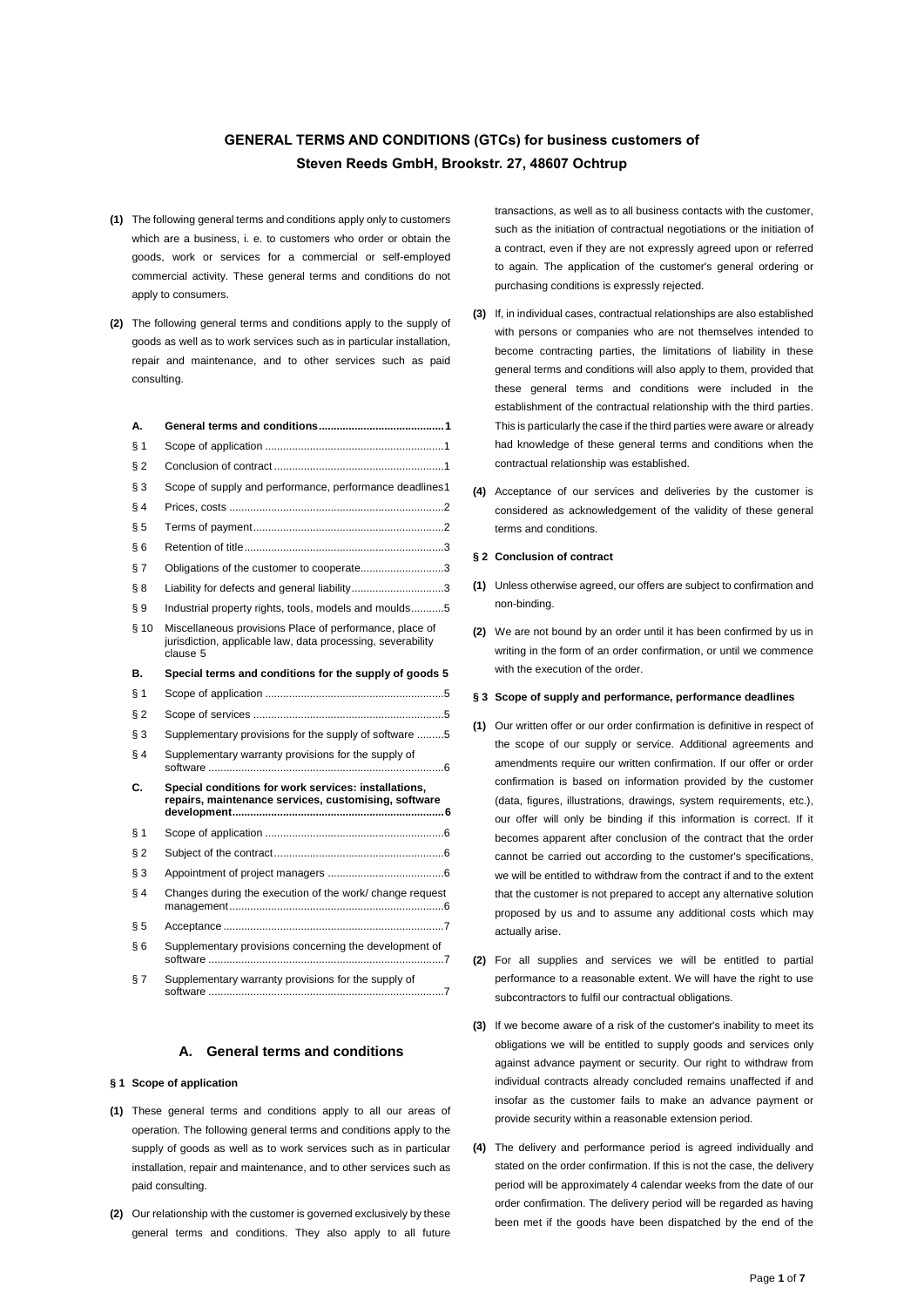period or if notification has been given that the goods are ready for dispatch. The commencement of the delivery period and compliance with delivery dates presupposes that the customer provides any cooperation required of it in a timely and proper manner, that it makes available all documents to be provided and makes any agreed advance payments.

- **(5)** We will not be in default in the event of force majeure or other exceptional circumstances beyond our control. In this case, even if we are already in default, we will still have the right to withdraw from the contract. In particular, we will not be in default in the event of delays in delivery if these are caused by incorrect or late delivery by our suppliers for which we are not responsible. In the event of hindrances of a temporary nature, the delivery or performance deadlines will be extended or the delivery or performance dates postponed by the period of the hindrance plus a reasonable startup period.
- **(6)** If we are contractually obliged to provide advance performance, we may refuse the performance incumbent upon us if, after conclusion of the contract, it becomes apparent that our claim to remuneration may be jeopardised by the customer's inability to make such payment. This is particularly the case if the payment to which we are entitled is at risk due to the customer's poor financial circumstances or if other obstacles to payment are threatened, e.g. export or import bans, war, the insolvency of suppliers or absence of the required employees due to illness.

#### <span id="page-1-0"></span>**§ 4 Prices, costs**

- **(1)** Our prices for supplies of goods are net prices and, unless otherwise agreed in writing, the terms of delivery are always FCA Ochtrup, Brookstr. 27 (Incoterms 2020). Notwithstanding the provisions of this incoterm concerning the conclusion of transport and insurance contracts, we undertake to organise the transport by determining the means of transport, the transport route and, if we consider it necessary, transport insurance, without being responsible for choosing the fastest and cheapest option. The customer will bear the costs and risks for transport and insurance in accordance with FCA provisions in Incoterms 2020. The prices can be taken from our offer or our order confirmation or - if no prices are stated in the offer or in the order confirmation - from our currently valid price list.
- **(2)** For services, the prices refer to the implementation of the service at the agreed place of performance. When the invoice is issued, VAT will be added at its respective statutory rate.
- **(3)** If a performance period of more than four months has been agreed between the time of confirmation of the order and the performance of the service, we will have the right to a corresponding extent to pass on to the customer any increases in costs which have occurred to us in the meantime due to price increases. The same will apply if a performance period of less than four months has been agreed, but the performance can only be rendered by us later than four months after confirmation of the order for reasons for which the customer is responsible.
- **(4)** In the case of work or services to be performed by us the remuneration - even in the case of a previously submitted cost estimate - is always based on a time fee according to the time actually spent, unless flat-rate remuneration has been agreed. The

units of time recording and the current hourly rates can be taken from our offer or our order confirmation or, if no hourly rates are stated in the offer or order confirmation, from our currently valid price list.

**(5)** Unless agreed otherwise, expenses and travel costs will be invoiced separately. The reimbursement by the customer of travel and accommodation costs will be made on presentation of receipts in copy and deduction of the input tax amounts contained in these receipts, unless otherwise agreed in writing between the parties before the trip is carried out. The current travel and expense rates can be found in our offer or our order confirmation. If no rates are listed there, the currently valid rates can be found in our current price list.

#### <span id="page-1-1"></span>**§ 5 Terms of payment**

- **(1)** Unless otherwise contractually agreed, our invoices relating to the supply of goods are payable without deduction within 30 days of the invoice date. Invoice amounts relating to work and services are payable within 15 days of the invoice date without deduction. If we provide our supplies or services in part deliveries, we will have the right to demand a corresponding part of the remuneration for each part delivery.
- **(2)** The customer is not entitled to make deductions without express agreement.
- **(3)** If the registered place of business of the customer is outside Germany and the contractual agreement with the customer does not provide for delivery against advance payment, we will be entitled, even without a special agreement, to make our performance dependent on the provision of a documentary letter of credit in the amount of the gross performance price from a bank or savings bank licensed in the European Union in accordance with the currently applicable Uniform Customs and Practice for Documentary Credits (UCP 500) of the International Chamber of Commerce (ICC). If we do not demand the provision of such a documentary letter of credit and unless otherwise contractually agreed, our claim will become due upon receipt of the delivery or upon complete performance of our service. If we provide our supplies or services in part deliveries, we will in any case be entitled to demand a corresponding part of the remuneration for each part delivery and, if necessary, to demand a documentary letter of credit for each part delivery.
- **(4)** If the customer is in default of payment from the 16th or 31st day after receipt of the invoice, it must compensate us for the damage caused by the delay, in particular interest at 9 percentage points above the base rate.
- **(5)** Payment by bill of exchange or accepted bill is only permitted by express agreement, and even then is only valid on account of payment. If additional costs are incurred as a result, these are to be borne by the customer.
- **(6)** Payments are to be made exclusively by the customer. Payment by third parties is inadmissible and will not have the effect of fulfilment of the customer's obligations.
- **(7)** Cash payments are generally not accepted by us.
- **(8)** If we have agreed on instalment payments, the following will apply: if the customer is more than two weeks in arrears with an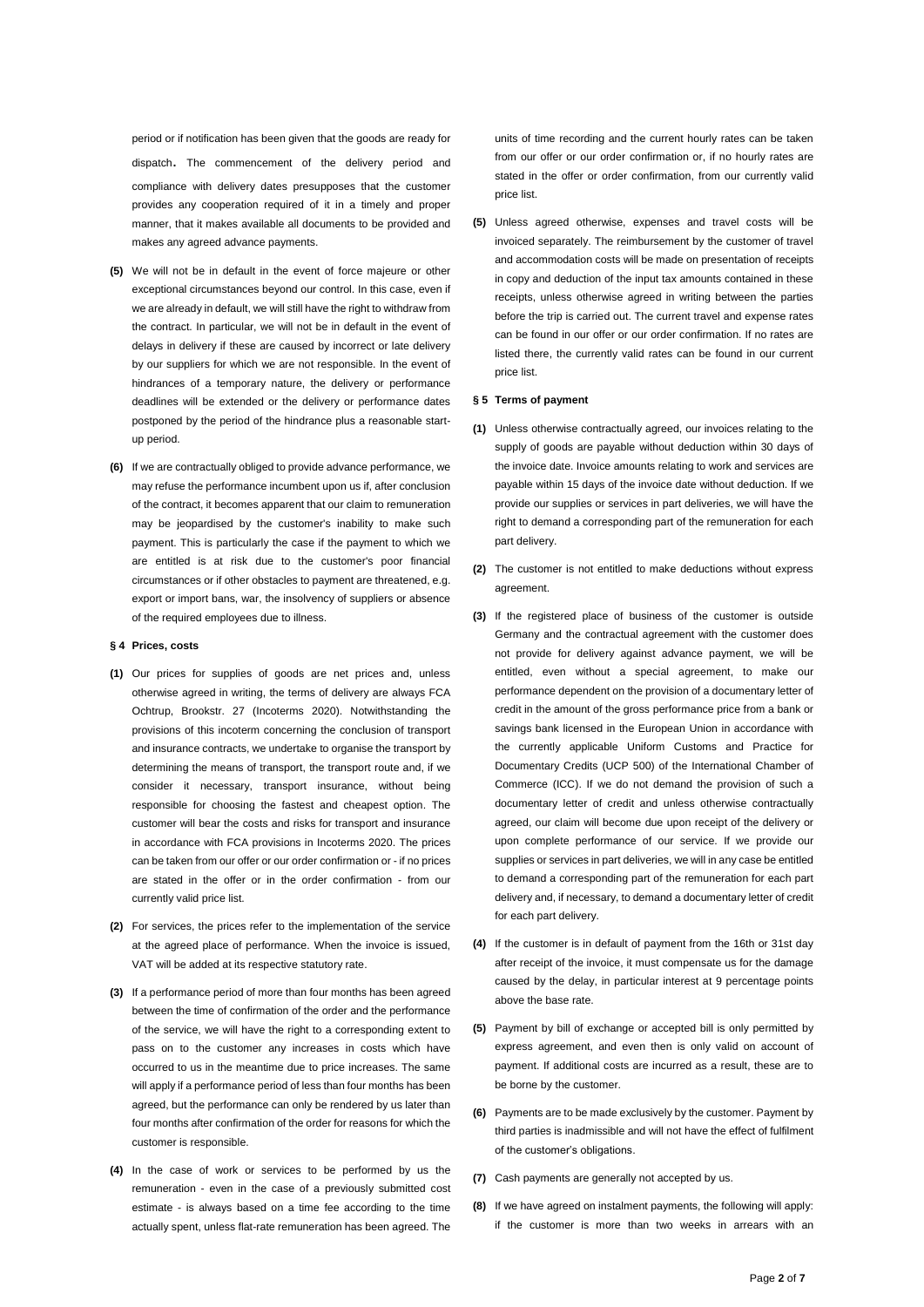instalment, either in whole or in part, the entire outstanding balance will become due for immediate payment.

- **(9)** Only undisputed or legally established claims can be offset against our claims for remuneration. The same applies to the exercise of a right of retention. The customer will otherwise only be entitled to exercise a right of retention if it is based on the same contractual relationship.
- **(10)** The assignment of claims against us by the customer requires our prior consent, which will only be refused for good cause.

#### <span id="page-2-0"></span>**§ 6 Retention of title**

- **(1)** We reserve the title to supplied goods until full payment of all our present and future claims arising from the concluded contract and an ongoing business relationship (secured claims).
- **(2)** The reserved goods may neither be pledged to third parties nor transferred by way of security before full payment of the secured claims. The customer must inform us immediately in writing if and to the extent that the goods belonging to us are attached by third parties.
- **(3)** If the customer acts in breach of contract, in particular if the purchase price due is not paid, we will be entitled to withdraw from the contract in accordance with the statutory provisions and/or demand the return of the reserved goods. The demand for the return of the goods does not at the same time include a declaration of withdrawal; on the contrary, we will be entitled to demand only the return of the goods and to reserve the right to withdraw from the contract. If the customer does not pay the due purchase price, we may only assert these rights if we have previously unsuccessfully set the customer a reasonable deadline for payment, or if setting such a deadline is unnecessary according to statutory provisions.
- **(4)** The customer is entitled to resell and/or process the reserved goods in the ordinary course of business. In this case the following provisions will apply additionally.
	- 1. The retention of title extends to the full value of the products resulting from the processing, mixing or combination of our goods, in which case we will be considered the manufacturer. If, in the event of processing, mixing or combining of our goods with goods of third parties, the latter's right of ownership remains effective, we will acquire co-ownership in proportion to the invoice values of the processed, mixed or combined goods. In all other respects the same applies to the resulting product as to the reserved goods.
	- 2. The customer hereby assigns to us by way of security all claims against third parties arising from the resale of the goods or products, either in full or to the amount of our possible coownership share in accordance with the preceding paragraph. We accept the assignment. The obligations of the customer mentioned in the above Section A. § 6 No. 2. will also apply in relation to the assigned claims.
	- 3. In addition to us, the customer remains authorised to collect the claim. We undertake not to collect the claim as long as the customer fulfils its payment obligations to us, is not in default of payment, no application for the opening of insolvency proceedings has been made and there is no other lack of ability to pay. If this is the case, however, we can demand that the

customer informs us of the assigned claims and their debtors, provides all the information necessary for collection, hands over the relevant documents and informs the debtors (third parties) of the assignment

- 4. If the realisable value of the securities exceeds our claims by more than 10%, we will release securities of our choice at the customer's request.
- **(5)** The customer must treat the reserved goods with care. At our request, the customer must sufficiently insure the reserved goods at its own expense against fire, water and theft at their replacement value. If maintenance and inspection work becomes necessary, the customer must carry it out in good time at its own expense.
- **(6)** If the validity of this reservation of title is dependent on its registration, e.g. in public registers in the customer's country, we will be entitled and authorised by the customer to effect this registration at the customer's expense. The customer is obliged to provide all cooperation services necessary for this registration free of charge.

#### <span id="page-2-1"></span>**§ 7 Obligations of the customer to cooperate**

- **(1)** The customer must support us and our employees to a reasonable, customary extent. If we have to provide project-related work or services by our employees at the customer's company, support at our request may also include the provision of work rooms and workstations with PCs and telephones, the costs of which will be borne by the customer.
- **(2)** Materials, information and data that we require to perform our services must be made available to us by the customer. Data and data carriers must be technically free of defects. If special legal or operational safety regulations apply at the customer's premises, the customer must inform us of this before we provide our service.
- **(3)** Instructions from the customer to our employees regarding the concrete form of the performance of services are excluded, unless instructions are necessary in connection with safety requirements and operating regulations in the customer's company. Instructions on individual questions regarding work or services to be provided by us are not to be given to the employees entrusted with the task by us, but to the contact persons named by us for the project. We always decide independently on the necessary measures within the scope of our performance obligations.
- **(4)** Concrete further obligations to cooperate may result from the annexes to our order confirmation or our offer.

#### <span id="page-2-2"></span>**§ 8 Liability for defects and general liability**

- **(1)** The limitation period for claims due to defects in our supplies and services is one year from the start of the statutory limitation period. After expiry of this year, we may in particular also refuse subsequent performance without the customer having any claims against us for reduction of the purchase price, withdrawal from the contract or compensation. This shortening of the limitation period does not apply to claims for damages other than those for refused subsequent performance and generally not to claims in the case of fraudulent concealment of a defect. The statutory periods of limitation in accordance with § 445b BGB apply to recourse claims arising from § 445a BGB.
- **(2)** Claims by the customer for subsequent performance due to defects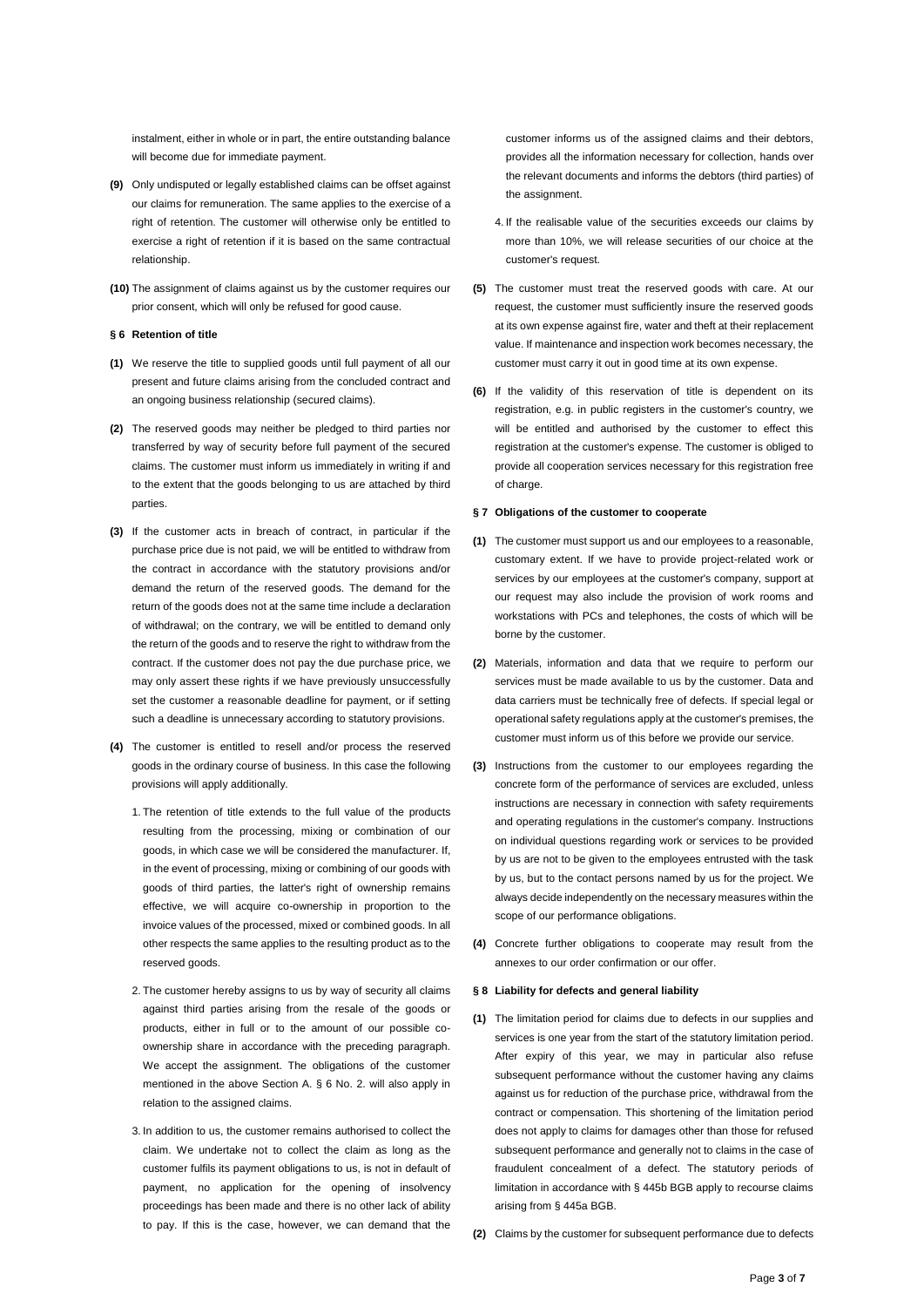in the service or goods to be provided by us are subject to the following provisions:

- 1. If the supplied goods are defective, we may initially choose whether to provide subsequent performance by eliminating the defect (rectification of defects) or by supplying a defect-free item (replacement delivery). This is without prejudice to the right to refuse the chosen type of subsequent performance under statutory regulations.
- 2. We are entitled to make the supplementary performance dependent on payment by the customer of the due purchase price. However, the customer will be entitled to retain a part of the purchase price which is reasonable in relation to the defect.
- 3. The customer must give us the time and opportunity necessary for the supplementary performance owed, in particular to hand over the goods complained of for inspection purposes. In the event of a replacement delivery, the customer must return the defective item to us in accordance with the statutory provisions.
- 4. We will be entitled to carry out the rectification of defects on the customer's premises.
- 5. We will bear the expenses required for the purpose of inspection and subsequent performance, in particular transport, travel, labour and material costs, provided that a defect actually exists.
- 6. In the case of the supply of goods, the following also applies:

If the customer has installed the defective goods into or attached to another product in accordance with their type and intended use, we will be obliged, within the framework of subsequent performance, to reimburse the customer for the necessary expenses for the removal of the defective goods and the installation or attachment of the repaired or delivered defect-free product. § [442](https://beck-online.beck.de/?typ=reference&y=100&g=BGB&p=442) Section [1](https://beck-online.beck.de/?typ=reference&y=100&g=BGB&p=442&x=1) BGB is to be applied on the condition that the installation or attachment of the defective goods by the customer replaces the conclusion of the contract in terms of the awareness of the customer.

- 7. The customer will bear the expenses for rectification of defects or subsequent delivery that arise because the purchased goods have after delivery been taken to a location other than the customer's registered office or business location.
- 8. If the customer's request for the rectification of defects turns out to be unjustified, we can require the customer to reimburse us for the costs incurred.
- **(3)** If the customer is a business within the meaning of the German Commercial Code (Handelsgesetzbuch), the following will also apply in the case of the supply of goods:

The customer's claims for defects, in particular the claims for subsequent performance, withdrawal from the contract, reduction in price and compensation for damages, presuppose that the customer has complied with its legal obligations to inspect and report defects (§§ 377, 381 HGB). If a defect is revealed during the inspection or later, these must be reported to us immediately in text form (e.g. letter, fax, e-mail). The report will be considered immediate if it is made within 10 days of the discovery of the defect, with timely dispatch of the report being sufficient to comply with the deadline. Irrespective of this obligation to inspect and report defects, the customer must report obvious defects (including

incorrect and short delivery) in text form (e.g. letter, fax, e-mail) within ten days of delivery, in which case timely dispatch of the report is sufficient to meet the deadline. If the customer neglects the proper inspection and/or reporting of defects, our liability for the unreported defect will be excluded. This will not apply if we have fraudulently concealed the defect.

A merchant is any business person who is entered in the commercial register or who runs a commercial business and requires a business operation that is set up in a commercial manner.

**(4)** The customer can only demand compensation:

1. for damage resulting

- from an intentional or grossly negligent breach of duty on our part or
- from an intentional or grossly negligent breach by one of our legal representatives, executives or vicarious agents

of obligations that are not essential to the contract (cardinal obligations) and are not main or secondary obligations in connection with defects in our deliveries or services.

- 2. from damage resulting from the intentional or negligent breach of essential contractual obligations (cardinal obligations) on our part, on the part of one of our legal representatives, executive employees or vicarious agents. Essential contractual obligations (cardinal obligations) within the meaning of the above subsections (4) 1. and 2. are obligations whose fulfilment is essential for the proper execution of the contract and on whose compliance the customer can normally rely.
- 3. Furthermore, we will be liable for damage due to the negligent or intentional breach of obligations in the case of deficiencies in our supplies or services (subsequent performance or secondary obligations) and
- 4. for any damage that falls within the scope of a warranty (commitment) or a guarantee of quality or durability expressly given by us.
- **(5)** In the event of a simple negligent breach of an essential contractual obligation, the amount of liability will be limited to the damage typically to be expected and foreseeable for us at the time of conclusion of the contract, provided that due care was exercised.
- **(6)** Claims for damages by the customer in the event of a simple negligent breach of a material contractual obligation will become statute-barred one year after the statutory limitation period begins. Excluded from this is damage in the case of injury to life, limb or health.
- **(7)** Claims for damages against us arising from mandatory statutory liability, for example under the Product Liability Act, and from injury to life, limb or health are not affected by the above provisions of this § 8 and exist to the extent permitted by law within the statutory time limits.
- **(8)** The customer's rights under sections 445a, 445b and 478 BGB in the event that claims are asserted against the customer or its own customers in a supply chain will remain unaffected in accordance with the following provisions: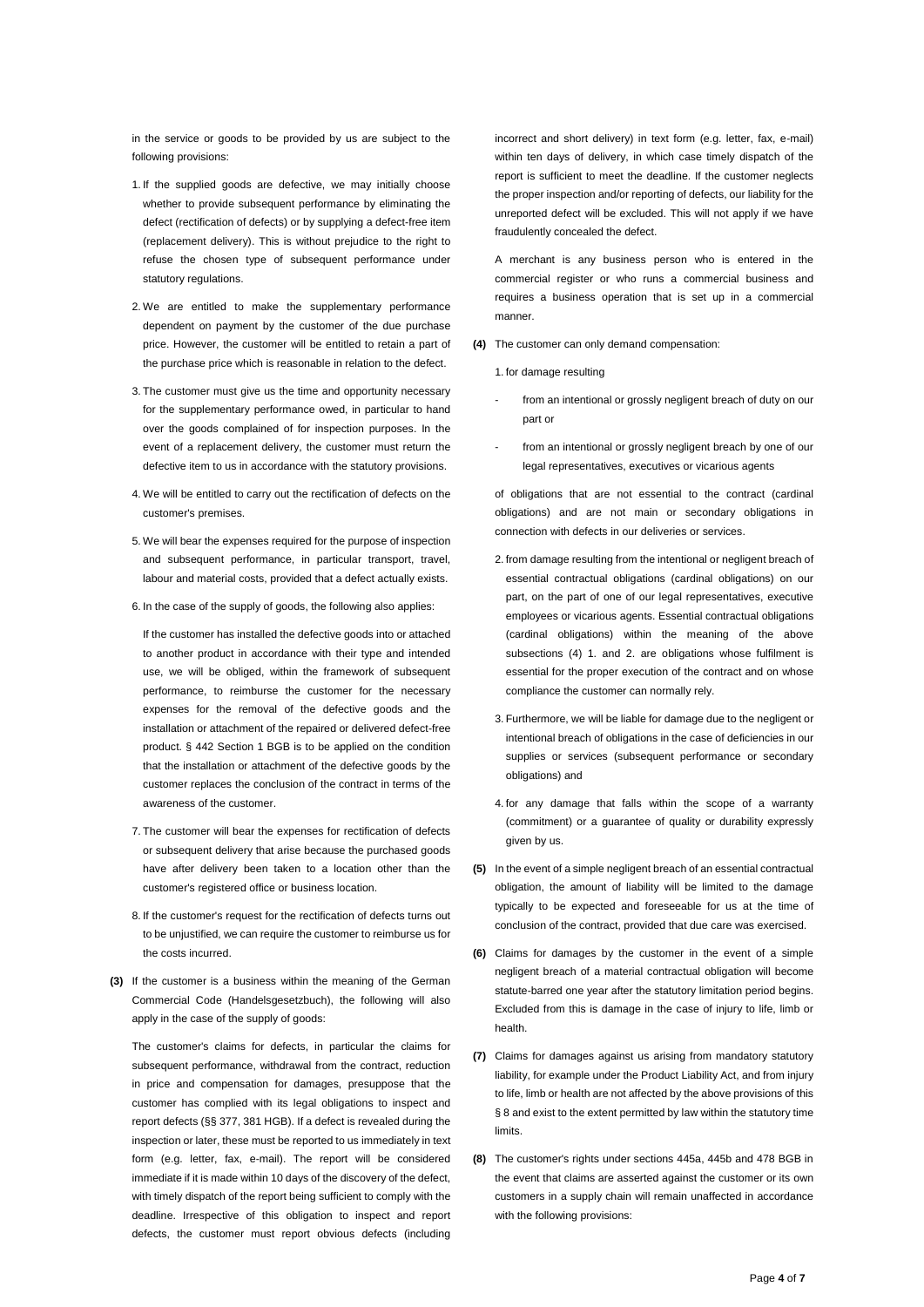- 1. The customer bears the burden of proof that the expenses for subsequent performance were necessary and that it could not have refused subsequent performance in relation to its customer in accordance with [§ 439](https://beck-online.beck.de/?typ=reference&y=100&g=BGB&p=439) Section [4](https://beck-online.beck.de/?typ=reference&y=100&g=BGB&p=439&x=4) BGB or could have performed subsequent performance in a cheaper manner.
- 2. Claims from [§ 445a](https://beck-online.beck.de/?typ=reference&y=100&g=BGB&p=445A) Section [1](https://beck-online.beck.de/?typ=reference&y=100&g=BGB&p=445A&x=1) BGB become statute-barred in accordance with § 445b Section 1 BGB two years after our delivery to the customer. This period will also apply if a longer period would apply according to § 438 BGB.
- 3. The limitation period for the customer's claims against us, as defined in §[§ 437](https://beck-online.beck.de/?typ=reference&y=100&g=BGB&p=437) an[d 445a](https://beck-online.beck.de/?typ=reference&y=100&g=BGB&p=445a) Sectio[n 1](https://beck-online.beck.de/?typ=reference&y=100&g=BGB&p=445a&x=1) BGB, due to a defect in a newly manufactured item will commence at the earliest two months after the date on which the customer has fulfilled the claims of its customer, provided that the claims were not yet timebarred in the relationship between the customer and its buyer. This suspension of expiry will end at the latest five years after the date on which we delivered the goods to the customer.
- **(9)** If third parties are commissioned or involved in the initiation or settlement of the contractual relationship between the parties, the above-mentioned warranty and liability limitations will also apply to such third parties.

#### <span id="page-4-0"></span>**§ 9 Industrial property rights, tools, models and moulds**

- **(1)** If we manufacture according to drawings, models or samples or specifications of the customer, the customer must ensure that industrial property rights of third parties are not infringed by this. Before placing an order with us, the customer is obliged to ascertain whether the products it has ordered infringe the property rights of third parties. In this respect, the customer must indemnify us against any claims by third parties, unless it is not responsible for the infringement of the property rights. If the customer is prohibited from manufacturing or supplying by a third party with reference to an industrial property right belonging to it, we will be entitled, without examining the legal situation, to stop work and demand reimbursement of the costs incurred.
- **(2)** If we make tools, moulds, models or similar items for the purpose of providing the delivery or service, we will retain title to them. This will also apply if we demand partial remuneration from the customer for such production. If we invoice the customer for such items in full and the customer pays for the manufacture of such items in full, ownership will pass to the customer; we will retain possession of such items as long as we provide services to the customer with these items.

# <span id="page-4-1"></span>**§ 10 Miscellaneous provisions Place of performance, place of jurisdiction, applicable law, data processing, severability clause**

**(1)** If the customer is a merchant, a legal entity under public law or a special fund under public law or if the customer does not have a general place of jurisdiction in the Federal Republic of Germany or moves its place of jurisdiction abroad, the place of performance and exclusive place of jurisdiction for all disputes between the parties arising from the contractual relationship will be Ochtrup. As an exception to this, we are also entitled to assert claims against the customer at its general place of jurisdiction.

A merchant is any business person who is entered in the commercial register or who runs a commercial business and requires a business operation that is set up in a commercial manner. The customer has its general place of jurisdiction abroad if its registered place of business is abroad.

- **(2)** If any provision in these general terms and conditions or a provision within the framework of other agreements is or becomes invalid, the validity of all other provisions or agreements will not be affected.
- **(3)** The contractual and other legal relationships with our customers are governed by German law to the exclusion of the UN Convention on Contracts for the International Sale of Goods.

# <span id="page-4-2"></span>**B. Special terms and conditions for the supply of goods**

#### <span id="page-4-3"></span>**§ 1 Scope of application**

The following special conditions for the supply of goods apply in addition to the general conditions under Section A. for all contracts with the customer for the supply of goods.

#### <span id="page-4-4"></span>**§ 2 Scope of services**

- **(1)** Transport insurance for goods to be shipped will only be taken out upon express request. The transport insurance is then taken out in the name and for the account of the customer.
- **(2)** Our obligations cover the transfer of ownership and surrender of the object of purchase. The assembly, installation or configuration of the object of purchase is not part of the obligation, unless this has been expressly agreed.

#### <span id="page-4-5"></span>**§ 3 Supplementary provisions for the supply of software**

**(1)** Delivery and scope of supply

The software, including programme corrections, is delivered in the form of an object code on a standard data carrier or online as a download from a website. The scope of delivery also includes application documentation. Unless otherwise agreed between the customer and us, the application documentation can be provided at our discretion either as an operating manual or on a data carrier. A transfer of the source code of the software is not part of the obligation.

- **(2)** Rights of use to the software
	- 1. The respective licensing conditions of the software apply to the granting of rights of use to the software.
	- 2. Unless otherwise agreed between us and the customer, the customer will receive a simple right of use for the software supplied, unlimited in time. In the absence of other agreements, the right of use entitles the purchaser to use the software on a single PC (single user licence) or to use the software on a machine or server, provided that it is ensured that the use of the software / access to the software per licence is only permitted to one user or the agreed number of users at the same time.
	- 3. Further rights, in particular for reproduction beyond the extent required for contractual use, are not granted. With the exception of the right to correct errors, the customer is not entitled to make changes to the software. The right to correction of errors by the customer only applies if the correction of errors was previously refused by us or has failed. The making of a backup copy of the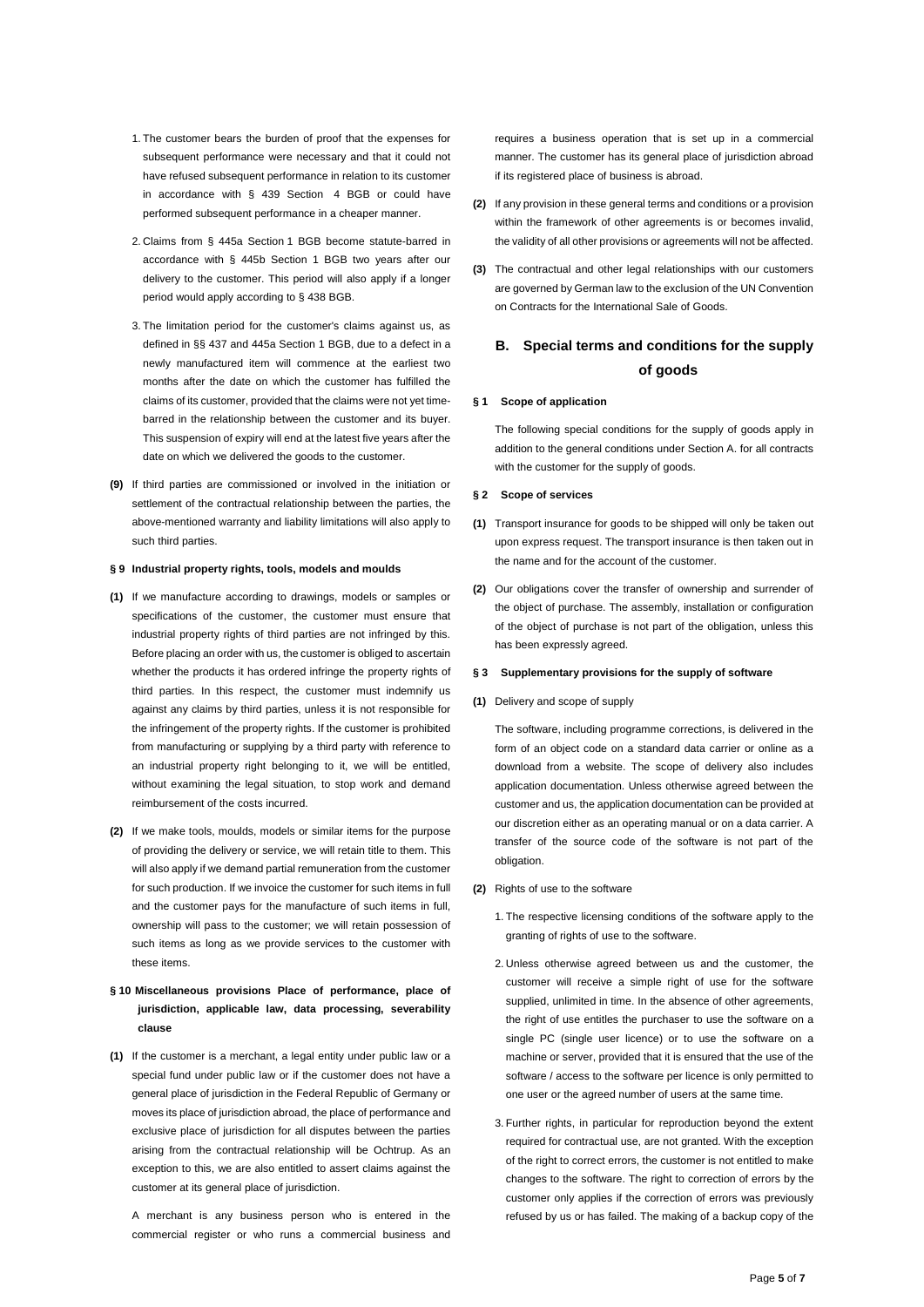software by the customer as well as the duplication within the scope of the usual data backup to ensure the intended operation of the software is permitted. The decompilation of the software according to the regulations of § 69e of the German Copyright Act is permitted.

- 4. For any programme corrections provided the customer is granted the rights of use to which he is entitled for the original programme version.
- 5. Labelling of the software, in particular copyright notices, trademarks, serial numbers or similar may not be removed, changed or made unrecognizable.

#### <span id="page-5-0"></span>**§ 4 Supplementary warranty provisions for the supply of software**

- **(1)** We will also meet our obligation to remedy defects by providing updates with an automatic installation routine for download and by offering the customer telephone support to solve any installation problems that may arise.
- **(2)** If we are not in a position to remedy a defect or make a subsequent delivery free of defects, we will provide the customer with workarounds. Such workarounds will be considered as supplementary performance, provided that they do not lead to a significant impairment of the functionality or processes of the software. Workarounds are temporary solutions to an error or malfunction without interfering with the source code.
- **(3)** If necessary, in the event of reworking the user documentation will also be adapted.

# <span id="page-5-1"></span>**C. Special conditions for work services: installations, repairs, maintenance services, customising, software development**

### <span id="page-5-2"></span>**§ 1 Scope of application**

The following special terms and conditions for work services apply in addition to the general terms and conditions under Section A. for all contracts with the customer for the provision of work services, such as in particular the installation of goods and other items, the repair of goods and other items, and the development or customising (i.e. the adaptation of software to the customer's requirements) of software.

### <span id="page-5-3"></span>**§ 2 Subject of the contract**

The subject of the contract is the provision of the agreed work services.

#### <span id="page-5-4"></span>**§ 3 Appointment of project managers**

- **(1)** Both we and the customer are obliged in separately agreed cases - to appoint a project manager before the work begins. The measures necessary for the implementation of the project will be agreed between the project managers. The responsibility for the implementation of the work lies with us. The respective project managers must be named in writing to the respective contractual partner within a reasonable period of time after conclusion of the contract.
- **(2)** The project managers will meet on a regular basis, in project-

related agreed periods of time to prepare, make and record any necessary decisions.

- <span id="page-5-5"></span>**§ 4 Changes during the execution of the work/ change request management**
- **(1)** The project managers may agree on changes by mutual consent. The agreements are to be recorded and signed by both project managers. Insofar as no agreements have been made regarding remuneration or other contractual provisions, in particular schedules with regard to the agreed changes, the changes must be implemented within the framework of the contractual terms agreed up to that point.
- **(2)** If the parties fail to reach agreement on changes requested by either party, the following will apply:

Until acceptance the customer is entitled to request us to make changes. The change requests are to be made to us in text form. We will examine the change request. We will accept changes requested by the customer unless they are unreasonable for us within the scope of our operational efficiency. We will inform the customer in writing within 14 days of receipt of the change request whether:

- the change request is accepted and will be carried out under the previous provisions of the contract.
- the change request has an impact on contractual provisions, e.g. price, execution deadlines etc: in this case we will inform the customer of the conditions under which the change can be made. The change will only be implemented if the customer accepts the change on the conditions notified by us within 14 days after receipt of the notification.
- the examination of the change request for feasibility will involve extensive work: In this case we can make the examination of the change request dependent on the customer paying for the work involved. In such a case we will be obliged to inform the customer in writing of the time required and the costs for the examination. The order to carry out an examination will not be deemed to have been placed until the customer has commissioned us in writing to carry out the examination.
- the change request is rejected.

If we do not respond to the change request within 14 days of receipt, the change request will be considered rejected.

**(3)** In performing the work we observe the generally recognised testing methods as well as the applicable legal regulations. If legal or other regulations change after conclusion of the contract, if new regulations are introduced or if new or changed requirements which affect the contractual performance arise for us, for example from subsequently submitted, amended or new manufacturer documentation, factory standards or risk assessments, and if the customer has informed us of this in good time, we will take these requirements into account as far as possible. Remuneration agreed in service contracts or orders for services will be adjusted at our reasonable discretion (§ 315 BGB). In particular, we will take into account the cost of changed requirements for testing, personnel and / or used or new tools.